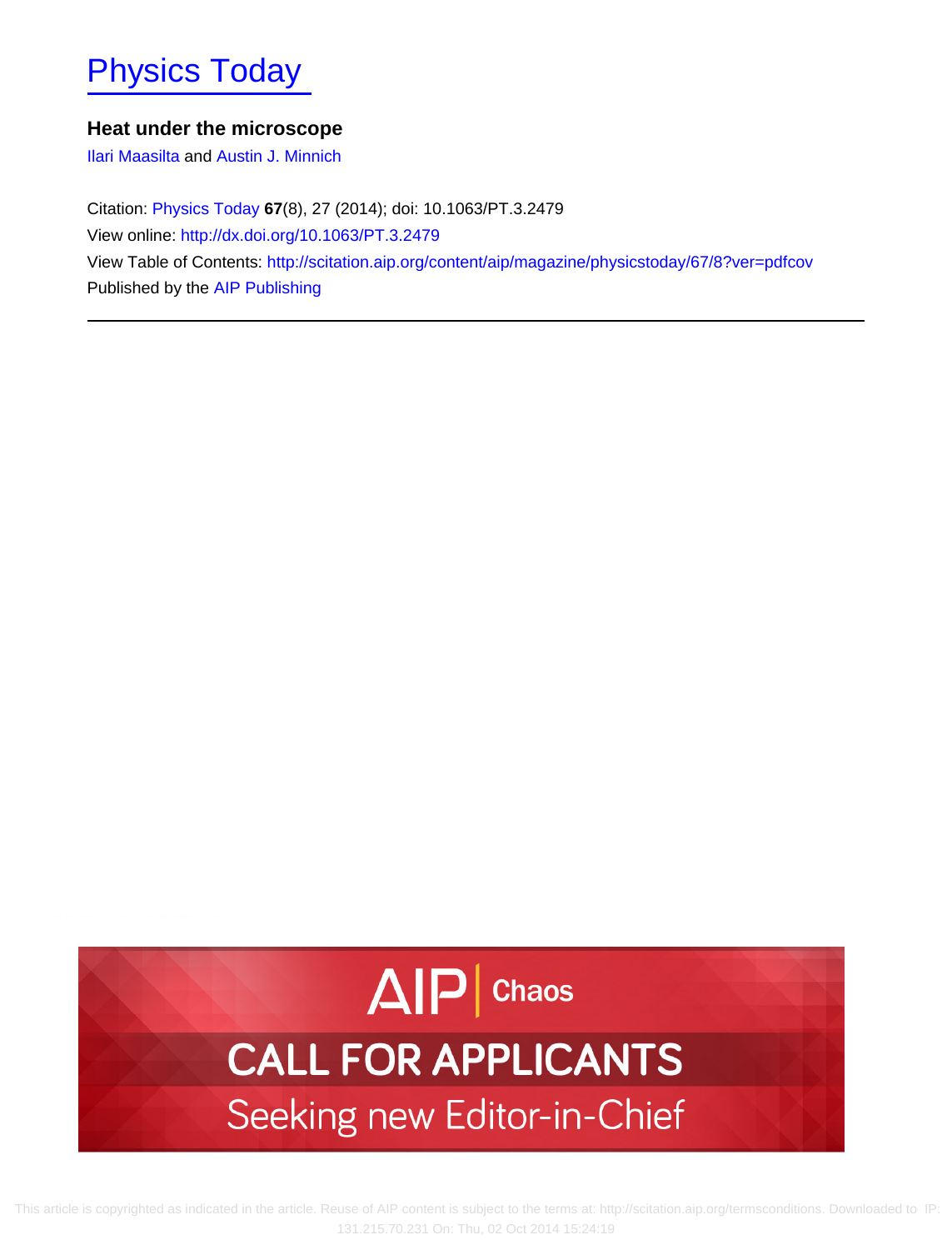Ilari Maasilta and Austin J. Minnich

under the microscope

eat conduction is familiar to us all and<br>yet requires a wide range of physics—<br>statistical mechanics, crystallography,<br>and quantum mechanics among them—<br>to fully explain. At the macroscale, heat yet requires a wide range of physics statistical mechanics, crystallography, and quantum mechanics among them to fully explain. At the macroscale, heat conduction can be described as a diffusion process in which energy moves along a temperature gradient. The heat flux dissipated by the gradient depends on a material property, the thermal conductivity, as described by the constitutive relation, Fourier's law. The heat equation, which is derived from Fourier's law and the conservation of energy, describes the distribution of temperature over space and time.

Typically, the heat equation is assumed to be the end of the story for thermal conduction. However, the macroscopic theory leaves some fundamental questions unanswered. For example, why is diamond an exceptional thermal conductor, whereas gallium arsenide, a material with the same crystal structure, is only an average one? Lattice vibrations have long been understood as being responsible for heat conduction in a solid, but among the broad spectrum of the vibrational modes, which are primarily responsible for heat conduction? And what are the typical propagation lengths of those vibrations?

The answers to such questions are of considerable importance as electronic components become ever smaller and faster. In many applications including LED lighting, high-power transistors, ultrasensitive radiation detectors, and thermoelectric waste-heat recovery—a microscopic view of thermal transport is essential. To list just one example, the rise in temperature near the active region of a transistor can be significantly higher—by tens of kelvin—than predicted by Fourier's law, and that discrepancy affects the performance and reliability of devices ranging from smartphones to power amplifiers.

### Ingredients for a theory

Starting nearly a century ago with Peter Debye,<sup>1</sup> who first attributed heat conduction in dielectric crystals to delocalized lattice waves whose quanta

Recent advances in computational and spectroscopic tools offer new insights into the nature of thermal conduction at everfiner length scales and ways to control it.

are called phonons, researchers developed many aspects of a microscopic theory. Subsequent work by Rudolf Peierls,<sup>2</sup> Paul Klemens,<sup>3</sup> and others led to the Boltzmann transport equation, which describes the transport of phonons as particles, and to an improved understanding of mechanisms by which phonons interact with each other and are scattered by such lattice imperfections as point defects and grain boundaries.

Based on those results, Joseph Callaway<sup>4</sup> and others introduced models in 1959 that express the thermal conductivity in terms of quantities such as group velocities and mean free paths (MFPs). In the simplest form of those models, the thermal conductivity relates to microscopic properties of the lattice through the kinetic equation

$$
k = \frac{1}{3} \int C_{\omega} v_{\omega} \Lambda_{\omega} d\omega
$$

in which  $C_{\omega}$  is the frequency-dependent specific heat, *υω* is the group velocity, Λ*<sup>ω</sup>* is the phonon MFP, and *ω* is the phonon frequency. The specific heat and group velocity are set by the phonon frequency spectrum or, equivalently, the dispersion (shown in figure 1), which can be measured using inelastic neutron scattering and other techniques.

At cryogenic temperatures, phonons don't experience any scattering events that would randomize their motion, so they propagate as lattice waves and their dispersion is governed by the crystal structure and interatomic harmonic potential. Around room temperature and above, though, phonon scattering is pervasive, which leads to particle-like diffusion. The strength of the scattering can be

**Ilari Maasilta** (maasilta@jyu.fi) is a professor of physics at the University of Jyväskylä in Jyväskylä, Finland. **Austin Minnich** (aminnich@caltech.edu) is an assistant professor of mechanical engineering and applied physics at the California Institute of Technology in Pasadena.



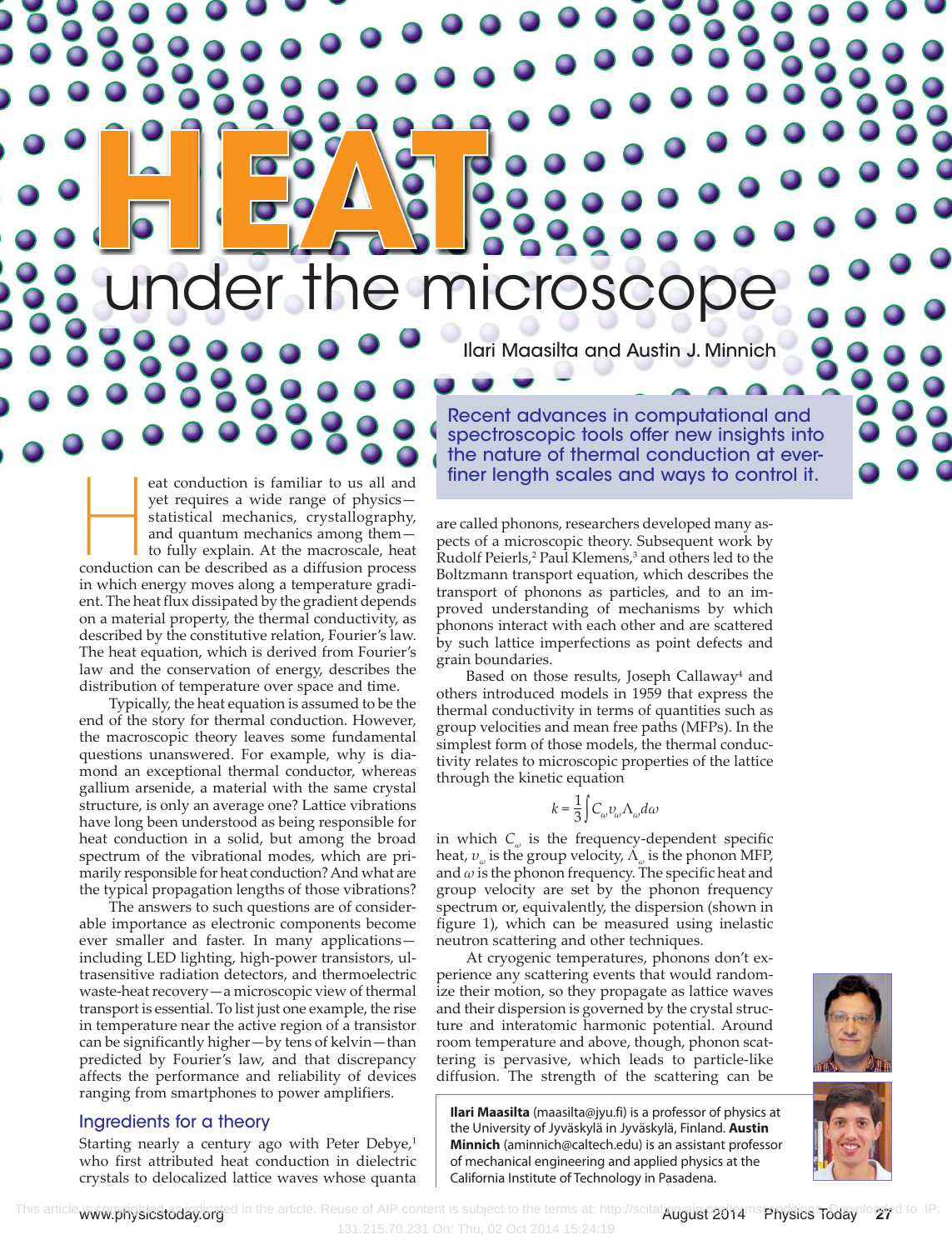

described by the MFPs, the magnitudes of which vary widely with phonon frequency and are set by perturbations to the perfect harmonic lattice from phonon–phonon interactions or crystal defects.

Although the MFPs are key to understanding the origin of a solid's thermal conductivity, they are difficult to measure or calculate directly, unlike specific heat and group velocity. Today, researchers often infer the MFPs by adjusting the fitting parameters of semiempirical models until they match the available experimental data. That approach can yield useful insight but is limited. First, it is not predictive, because the fitting parameters must be determined using experimental data before any conclusions can be drawn. Second, the inferred MFPs strongly depend on assumptions made in the fitting and thus are difficult to determine unambiguously. Separating multiple scattering mechanisms with different temperature and frequency dependencies is even more challenging. As a result, phonon MFPs remain unknown in most crystals.

Indeed, the difficulty of studying thermal phonons caused phonon MFPs to remain a mystery for decades. Unlike electrons, phonons have no charge and cannot be controlled by external electric or magnetic fields. Unlike photons, phonons have no benchtop source that can produce them at a particular frequency, nor can an arbitrary phonon mode be easily probed. Furthermore, whereas photons interact very weakly with each other, the nonlinear interactions between phonons are comparatively strong and responsible for thermal resistance at room temperature and above. Roughly speaking, studying phonons is akin to studying light using only light bulbs, without spectrometers, and with strong interactions between the photons. It's no surprise that thermal phonons have remained so poorly understood.

Fortunately, recent advances in computational and experimental tools are providing a new window on the nature of heat conduction and how to manipulate or engineer heat flow in a material. This article discusses a few of those advances.

#### Computing phonons

Historically, researchers have studied thermal conductivity using semiempirical models. Preferable

**Figure 1. The dispersion curves** of boron arsenide (black) and silicon (red) differ in ways that reveal why BAs has an exceptionally high thermal conductivity (~2000 W/m·K), about an order of magnitude higher than that of Si. High phonon scattering rates reduce the thermal conductivity. First, the large bandgap between the low-frequency acoustic phonons (broken lines) and higher-frequency optical phonons (solid) in BAs inhibits scattering among the different types. Si exhibits no such bandgap. Second, the acoustic branches in BAs are bunched together: Compare the frequency bandwidth of the longitudinal (dotted, LA) and two transverse (dashed, TA<sub>1</sub> and TA<sub>2</sub>) acoustic modes in Si to those in BAs. The bunching restricts the phase space for scattering between acoustic phonons, and again inhibits scattering. Γ, K, and X are various crystal symmetry

would be to calculate thermal conductivity from first principles—based only on a crystal's atomistic structure—and thereby eliminate the fitting parameters. Such an approach, using density functional theory (DFT) to calculate interatomic potentials, has in fact been widely adopted and applied with tremendous success since 2007, when Boston College's David Broido and coworkers proposed it for semiconductors and insulators.<sup>5</sup>

Density functional theory has long been used to calculate phonon dispersions, but thermal conductivity calculations are harder: The thermal resistance of pure crystals is determined by the anharmonic component of the interatomic potential and thus requires extracting the cubic force constants, a much more challenging calculation than determining the harmonic force constants that set the phonon dispersion; see the box on page 29. Only due to advances in the availability of *ab initio* codes and computing resources have those calculations become possible. Researchers have applied the approach to materials ranging from three-dimensional crystals such as silicon and lead telluride to 2D ones such as graphene and molybdenum sulfide. The results have transformed our understanding of heat conduction.

More specifically, the *ab initio* DFT approach has helped answer a fundamental question: What makes a good dielectric thermal conductor? Only a few high thermal-conductivity crystals, in which heat conduction is due to phonons, are known to scientists. Si, silicon carbide, and diamond are among them. Each of those materials has a high sound velocity—a signature of stiff interatomic bonding and is composed of light elements. Those two basic characteristics provide a rule of thumb for gauging the thermal conductivity of other crystals. As a converse example, the low-thermal-conductivity material PbTe consists of heavy atoms and has a low sound velocity, which make it ideal as a thermoelectric (see the article by Gerald Mahan, Brian Sales, and Jeff Sharp in PHYSICS TODAY, March 1997, page 42).

Although those criteria are useful, they yield no information about the scattering mechanisms that limit phonon MFPs. It's perhaps no surprise that no one has identified any new highly conductive crys-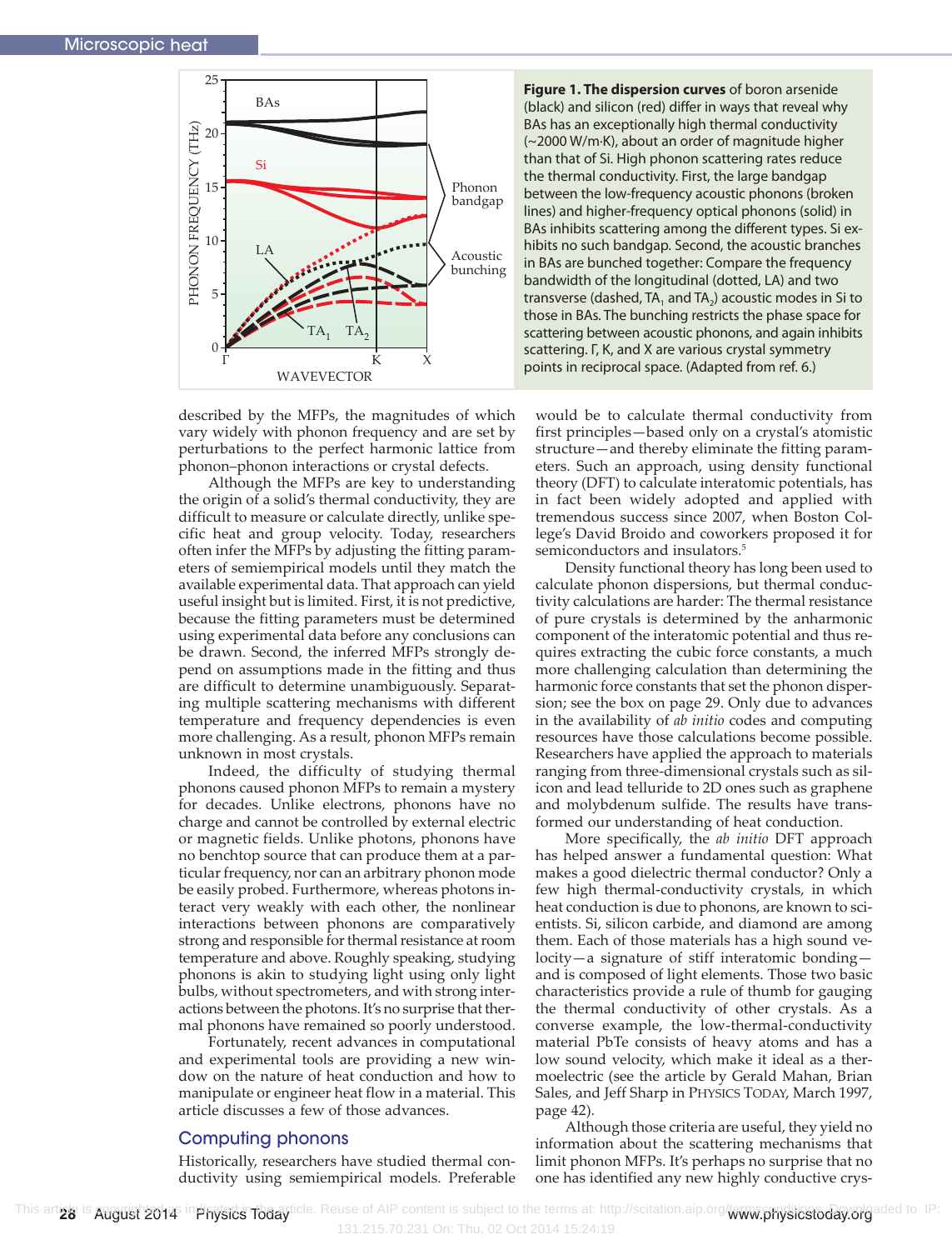tals in 40-some years. Last year Lucas Lindsay and Thomas Reinecke from the US Naval Research Laboratory, together with Broido, leveraged the predictive power of *ab initio* techniques to propose a new and illuminating set of microscopic criteria for thermal conductors based on an analysis of the compound boron arsenide.6 By traditional reasoning, one would expect BAs to have unexceptional thermal conductivity comparable to that of Si, around 200 W/m·K. *Ab initio* calculations, however, predict a value for BAs comparable to that of diamond, around 2000 W/m·K, which puts it in very rare company.

The high thermal conductivity can be explained by the unique vibrational properties of BAs, illustrated by its dispersion curve in figure 1. Acoustic phonons, or low-frequency vibrations of a few terahertz over multiple primitive unit cells, carry most of the heat in a pure crystal lattice. The thermal resistance in the crystal arises from three phonon scattering, in which one phonon decays into two or two phonons combine into one, with the strength of the interaction determined by cubic interatomic force constants. But for the scattering to occur, each three- phonon process must satisfy momentum and energy conservation.

In most crystals like Si, the scattering events often involve an optical phonon—that is, a highfrequency vibration of the atoms within a single primitive unit cell. For example, a common scattering process consists of an optical phonon decaying into two acoustic phonons. But in BAs, many of those processes are forbidden because of the exceptionally large energy gap between acoustic and optical branches of the dispersion curve: The combined energy of two acoustic phonons is often smaller than that of a single optical phonon. The large energy gap comes from the difference in atomic mass between boron and arsenic.

The unique profile of the acoustic branches, which are bunched together in figure 1, further restrict scattering. Three phonons on the same branch cannot simultaneously satisfy energy and momentum conservation. If all acoustic phonons have the same dispersion, no acoustic phonon scattering is possible; and as the different phonons gradually bunch together, the phase space available for three phonon scattering involving only acoustic phonons becomes increasingly restricted. For the particular case of BAs, midrange acoustic phonons are mostly excluded from scattering with either acoustic or optical phonons. The result is that phonons have long MFPs that exceed 1 μm.

The exceptionally high thermal conductivity of BAs can therefore be attributed to vibrational properties that limit the number of possible three phonon processes. One can generalize the lesson of BAs to identify an important new trait for good thermal conductors: They should minimize the number of three-phonon interactions, a task that can be achieved with a large gap between acoustic and optical phonons and with acoustic phonon bunching.

#### Measuring the spectrum

Obtaining such microscopic insights experimentally has been all but impossible in the absence of

#### A microscopic theory of phonons

The *ab initio* approach to thermal conductivity is based on solving the Boltzmann transport equation (BTE) with input from density functional theory (DFT).<sup>5</sup> The BTE governs a distribution function Ψ that describes the probability of finding a phonon in real space and phase space. Under the assumption of a uniform temperature gradient *∂T/∂x*<sub>β</sub> along the *x*<sub>β</sub> direction*,* the equation is given by

$$
\begin{split} \textbf{v}_{\beta\lambda} \frac{\partial T}{\partial x_\beta} \frac{\partial n_0}{\partial T} = & \sum_{\lambda',\lambda''}\Big[ W_{\lambda\lambda'\lambda''}^+(\Psi_{\beta\lambda''}-\Psi_{\beta\lambda'}-\Psi_{\beta\lambda}) \\ & +\frac{1}{2} \, W_{\lambda\lambda'\lambda''}^-(\Psi_{\beta\lambda''}+\Psi_{\beta\lambda'}-\Psi_{\beta\lambda}) \Big] \, , \end{split}
$$

where  $n_{\text{o}}$  is the Bose–Einstein distribution,  $W_{\lambda\lambda\lambda'}^{\pm}$  are the three-phonon scattering rates, v*β λ* is the group velocity, *T* is the absolute temperature, and *λ* denotes a particular phonon mode with some wavevector and polarization. The left-hand side of the equation describes the change in phonon population due to advection induced by the temperature gradient, and the right-hand side is the three- phonon collision term due to phonon–phonon interactions. The thermal conductivity *k* can easily be determined once Ψ, the solution to the equation, is known.

The calculation is clearly quite formidable, and in the early days of thermal conductivity studies, before the development of quantum mechanical simulation packages and powerful computers, it was essentially impossible to solve. The first step is to determine the scattering rates *W*<sup>±</sup> *λλ*′*λ*″ , which are given by Fermi's golden rule. The golden rule, in turn, requires the cubic interatomic force constants, which are defined as the third derivative of the total energy with respect to atomic displacements. Of course, calculating those force constants requires an accurate interatomic potential, which can be obtained from standard DFT codes such as Quantum Espresso or VASP. A frequently used approach to obtain the cubic force constants is to calculate the harmonic force constants while atoms in the computational cell are systematically displaced. The cubic force constants can then be calculated as the finite-difference derivative of the harmonic force constants. They then give the scattering matrices on the right-hand side of the equation above.

The next step is to solve the BTE, itself a daunting task. Again, the principle difficulty is in the collision term, which couples triplets of phonons together by three- phonon scattering. Identifying all of the possible scattering processes requires many searches through the entire computational phase space, which consists of hundreds of thousands of discrete points. The collision term can be written as a linear system of equations with Ψ, the unknown distribution function, as the solution. The number of elements in the matrix for that linear system is equal to the square of the number of phase-space points—on the order of tens of billions of elements. Solving the equation with matrix inversion methods is certainly possible but computationally expensive.

Fortunately, a much faster method exists. Rather than solving a linear system, the BTE can be solved by iteration—a prior guess of the solution is used to update the solution until convergence is achieved. The first guess turns out to be the so-called relaxation time approximation of the BTE. After tens of iterations, depending on the material, the procedure converges and Ψ is determined.

Finally, the thermal conductivity tensor  $k_{\alpha\beta}$  can be obtained directly from

$$
k_{\alpha\beta} = \frac{1}{V} \sum_{\lambda} \hbar \omega_{\lambda} v_{\alpha\lambda} n_0 (n_0 + 1) \left( \frac{-\Psi_{\beta\lambda}}{\partial T / \partial x_{\beta}} \right),
$$

where *V* is the volume of the crystal, *ω* is the phonon frequency, and  $v_{\alpha\lambda}$ is the group velocity in the x<sub>n</sub> direction. However, the key application of the *ab initio* approach is not simply calculating thermal conductivity but understanding its origin in a material. At the end of the procedure, the solution of the BTE reveals not only the contribution of every phonon to thermal conductivity over all phase space but also which phonons couple to which other phonons.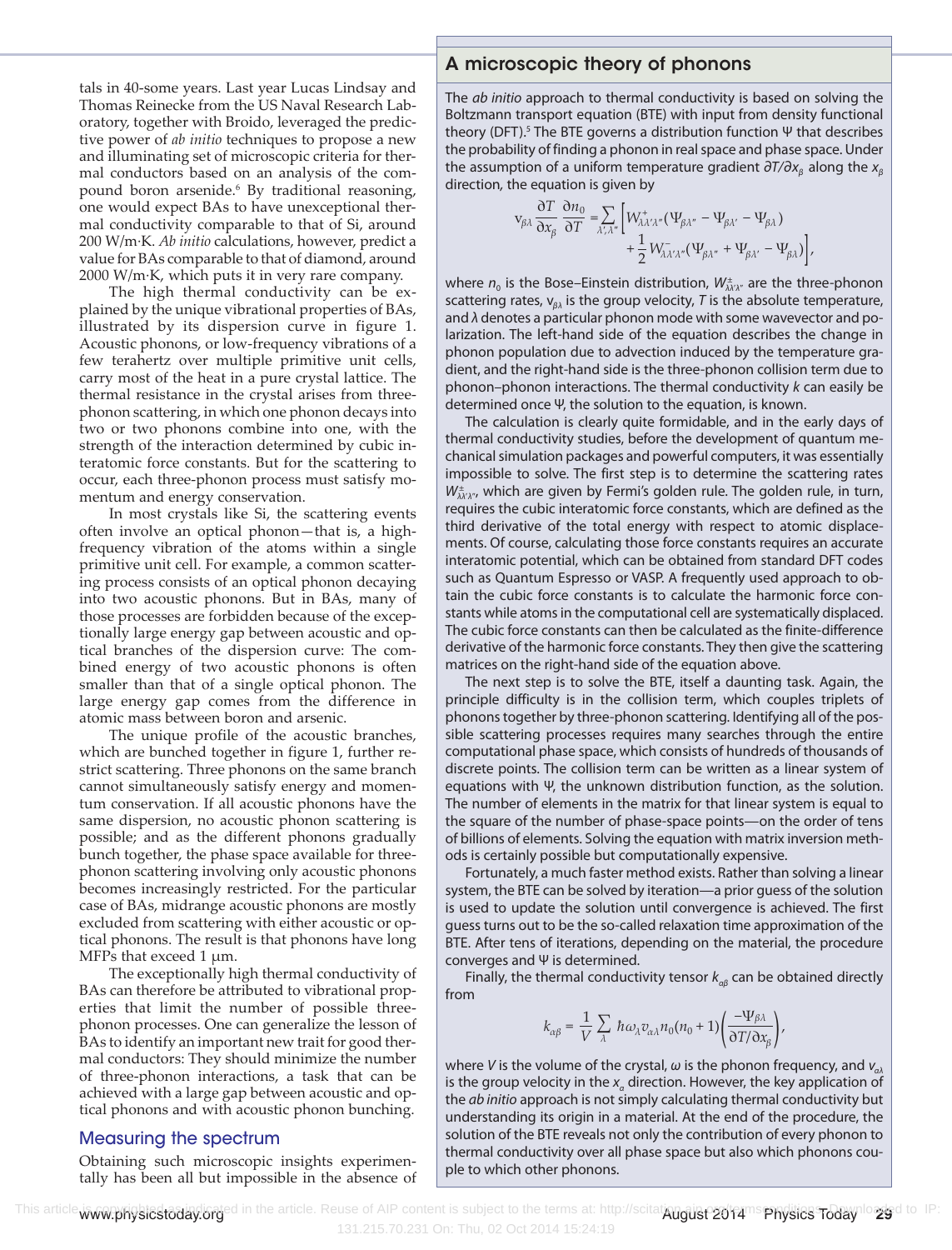any benchtop technique able to excite and probe arbitrarily chosen thermal phonon modes. In a typical benchtop experiment, a local heater excites a broad spectrum of phonons, and their integrated effect would then be measured as a temperature difference, which averages out the microscopic information of interest.

Recently an experimental technique has emerged that enables the direct measurement of microscopic properties using readily available equipment. The technique, MFP spectroscopy,<sup>7</sup> measures the distribution of MFPs, or the accumulated thermal conductivity as a function of MFP, for a wide variety of materials. The MFP distribution is a useful quantity because it reveals which phonons are the primary heat carriers and the key length scales at which a material's thermal conductivity decreases from its bulk value due to scattering from grain boundaries or sample boundaries.<sup>8</sup>

Mean free path spectroscopy is based on a simple principle: The heat flux dissipated by a given temperature difference depends on how a thermal length scale, the distance over which a temperature difference exists, compares with the MFPs. If that thermal length is much larger than the MFPs, the heat transport is diffusive and well described by Fourier's law. At the other extreme, when the thermal length is much smaller than the MFPs, phonons move ballistically, and heat transport occurs by phonon radiation in an exact analogy to thermal radiation from a blackbody.9 As the thermal length decreases and more of the phonon spectrum transports heat ballistically in the transition from the diffusive regime, Fourier's law gradually breaks down.

As outlined in figure 2, MFP spectroscopy consists of observing the discrepancies in heat flux from the law's prediction as the thermal length is systematically varied from the diffusive to ballistic regimes. To change that thermal length, one can, for example, change the diameter of a heating laser beam or, as discussed in the next paragraph, the fringe spacing of two interfering laser beams. The discrepancies in heat flux are observed as a thermal

conductivity that appears to vary with the thermal length.7

To quantitatively understand the physics of MFP spectroscopy, consider a so-called transient grating spectroscopy experiment in which a sample is impulsively heated with a sinusoidal pattern of variable spatial period created by the interference of two laser beams. The transient thermal decay is measured using a probe laser, and the in-plane thermal conductivity is extracted as the only unknown parameter in a thermal model used to fit the decay curve.

Jeremy Johnson (now at Brigham Young University) and colleagues recently used the approach to study thin Si membranes with thicknesses of a few hundred nanometers.<sup>10</sup> The thermal conductivity measurements shown in figure 3a exhibit a puzzling trend. Although the conductivity is a material property and should thus be a constant, it plummets when the grating's period is made smaller than 5 μm. The observation can be explained by accounting for the possibility that some phonons have MFPs comparable to the external thermal length set by the grating period. One of us (Minnich) recently used the Boltzmann transport equation (BTE) to examine the thermal transport that occurs in the experiment.<sup>11</sup> The BTE governs the evolution of a distribution function that describes the probability of finding a phonon in a region of phase (or reciprocal) space and real space, as discussed in the box, and it plays an important role in many other scientific fields, including astronomy, neutron transport, and gas kinetics. The BTE accurately describes the transport of phonons even at length scales much smaller than their MFPs, the situation in which Fourier's law is no longer valid.

The key observation from that work is shown in figure 3b, which plots the calculated spectral heat flux versus phonon MFP for a grating wavelength comparable to some MFPs. Although Fourier's law predicts that long-MFP phonons contribute significantly to heat conduction, the calculated heat flux from phonons with MFPs comparable to the transient grating period is far smaller than that.



**Figure 2. Mean free path spectroscopy.** The heat flux dissipated by a fixed temperature difference depends on how the length over which the temperature difference exists compares with the phonon mean free paths. MFP spectroscopy consists of systematically varying that thermal length, typically using a laser beam whose diameter can change, and observing the transition from the diffusive to the ballistic regimes. From those observations the underlying MFP distribution can be obtained. The white arrows in the figure represent the average MFP relative to the thermal length.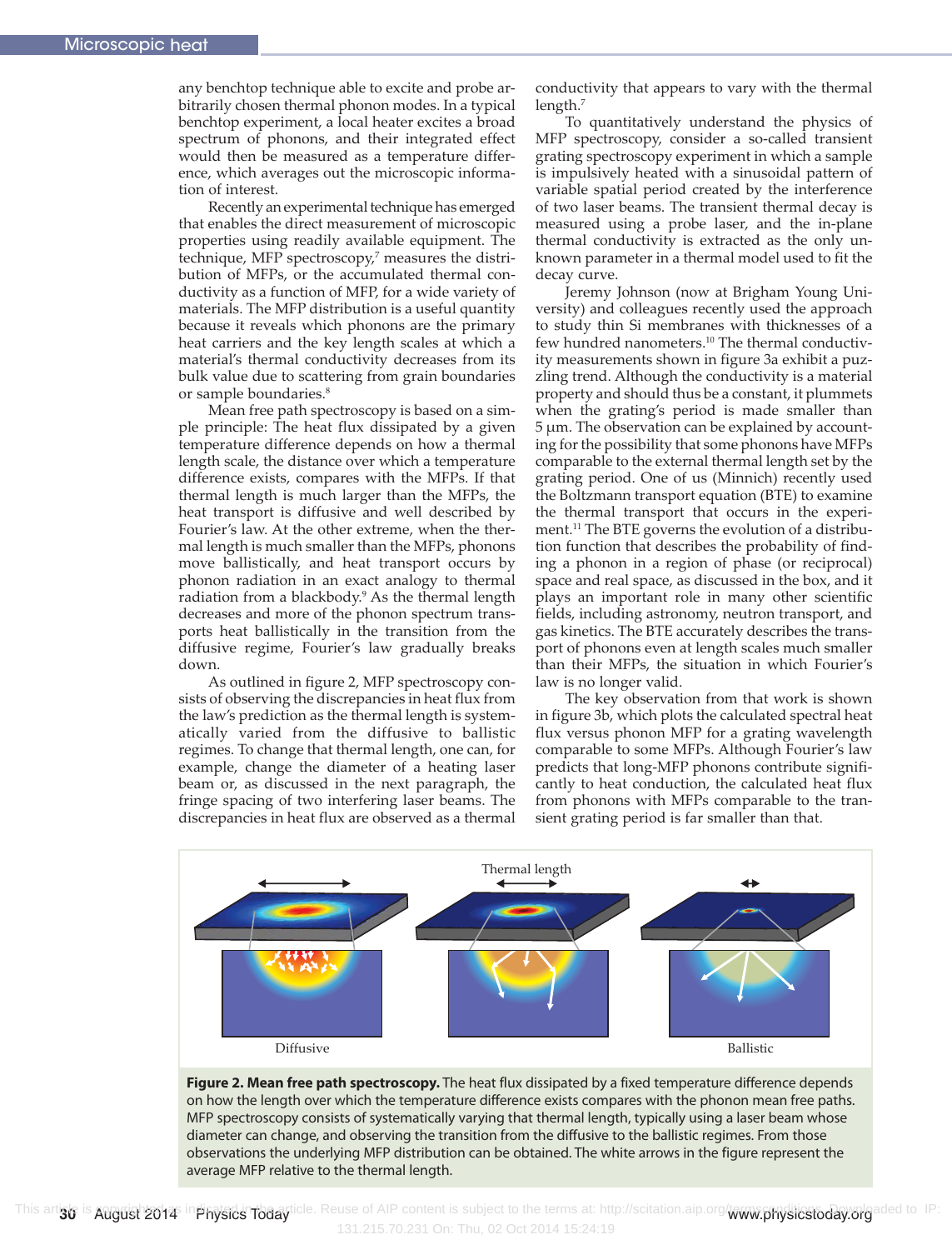

**Figure 3. The thermal conductivity**  $k_{\text{eff}}$  of two thin (390-nm) membranes of silicon (a), normalized to their bulk value *k*bulk, is measured using transient grating spectroscopy, which heats the sample with the interference pattern between two laser beams. The inset illustrates the membrane's initial sinusoidal profile of alternating hot (red) and cold (blue) fringes whose temperature decay is measured in time. The thermal conductivity rapidly decreases as the grating's spatial period is reduced below 5 μm because some phonons have mean free paths (MFPs) comparable to that period. The scattering of phonons at membrane boundaries prohibits the measured conductivity from ever reaching the bulk value. (Adapted from ref. 10.) **(b)** Plotted here for a grating period of 1.5 μm, the spectral heat flux as a function of MFP predicted by the Boltzmann transport equation (BTE) explains the measured reduction in thermal conductivity at low grating periods. Fourier's law breaks down for long-MFP phonons, which actually contribute far less to the thermal conductivity than the law predicts. (Adapted from ref. 11.)

The physical discrepancy turns out to be useful because experimentalists can exert control over the phonons in an experiment. Rather than measure the contribution of all phonons to heat flux, they can instead examine the contribution of differentfrequency phonons by systematically varying the thermal length via the grating period. That extra degree of freedom provides access to the phonon spectrum itself rather than the averaged result.

Although the MFP spectroscopy technique is young, it has already produced important insights that agree with predictions made by *ab initio* methods described in the box. A particularly interesting result was the demonstration of the importance of low-frequency, long-MFP phonons to thermal transport in such semiconductors as Si, despite their small contribution to specific heat. In bulk crystalline Si, some MFPs are hundreds of microns  $\log^7$ even at 100 K, and phonons with MFPs longer than a micron contribute 40% of the total thermal conductivity at room temperature.<sup>12</sup>

#### Phononic crystals

The MFP is a critical microscopic property, but it is not the only factor influencing heat conduction by phonons. According to the equation on page 27, heat capacity and group velocity are also important, which raises a question: Is it possible to manipulate thermal conduction by changing those parameters?

At first sight it does not appear easy, because the dispersion relations that set both the group velocity and heat capacity are determined by the microscopic details associated with atomic bonding in a material. However, the wavelengths of many phonons involved in thermal conduction exceed the lattice constant. So if the material in question is

structured at some longer length scale—by drilling a periodic array of holes, say, through the lattice the phonons with wavelengths around that length will interfere just as x rays do in crystals. Such structures are called phononic crystals,<sup>13</sup> in analogy with the better-known photonic crystals, whose periodic features control their interaction with light. The interference in phononic crystals modifies the band structure of the long-wavelength phonons enough that one can engineer changes in both the density of states, which affects heat capacity, and the group velocity.

What length scale should one use? Because the spectral energy density of low-frequency thermal phonons has the same Planck distribution shape as electromagnetic thermal radiation from a blackbody, the strongest effect on thermal conduction is produced by disturbing phonons near the maximum energy density. That maximum follows the famous Wien's displacement law, which states that the wavelength of the dominant phonons is inversely proportional to temperature. At room temperature that wavelength is on the nanometer scale; but by cooling the material down to cryogenic temperatures, the dominant wavelengths increase to the micron scale. Modern lithographic techniques can thus make phononic crystals with periodicities that correspond to the wavelengths of the dominant thermal phonons.

A group led by one of us (Maasilta) followed that line of reasoning last year and studied thermal conductance in 2D phononic crystals (PnCs) at subkelvin temperatures.<sup>14</sup> Figure 4a shows a scanning electron micrograph of a sample consisting of an array of holes etched in a half-micron-thick silicon nitride membrane. We compared two PnCs having different periodicities with an unetched sample and